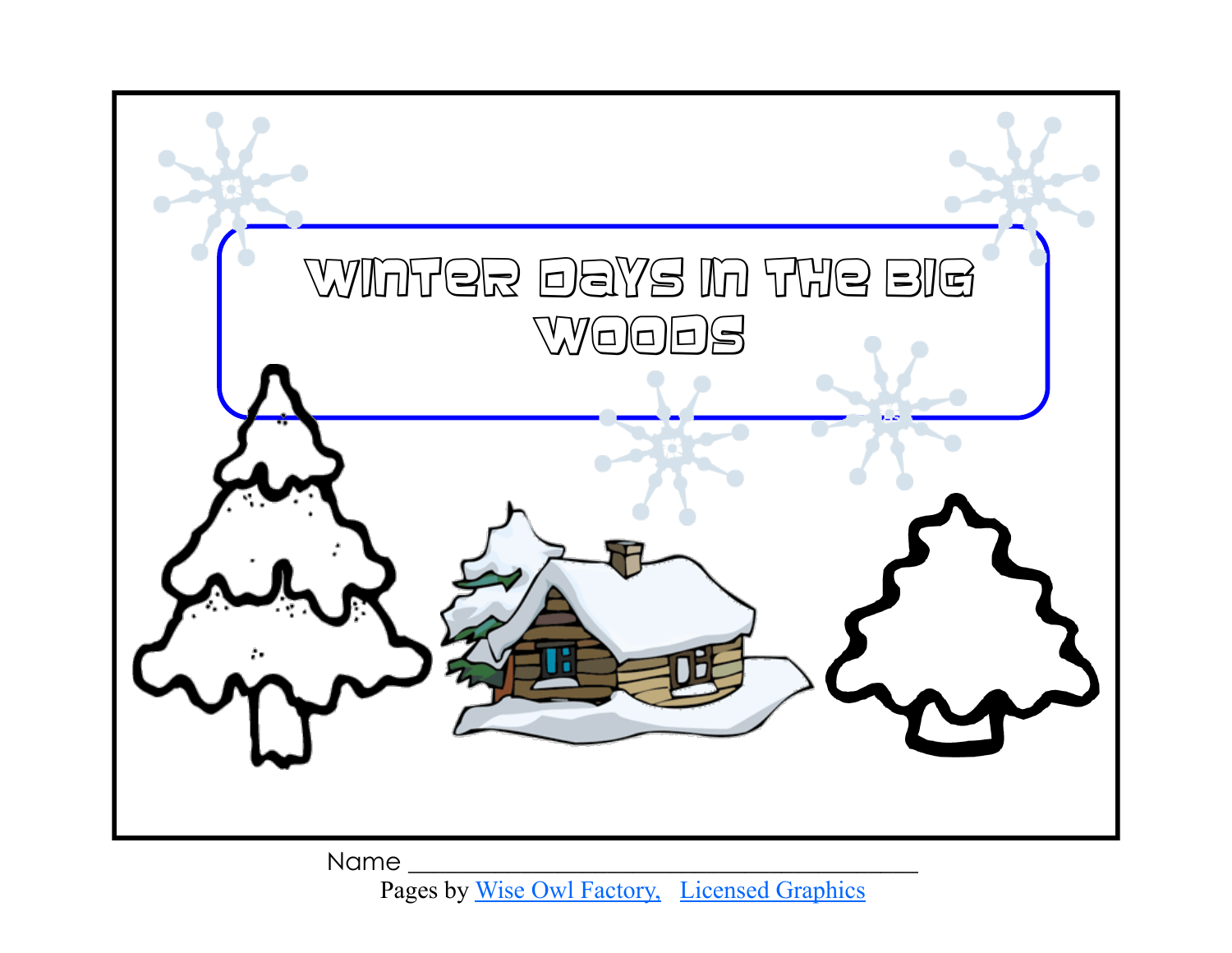## *Winter Days in the Big Woods* By Laura Ingalls Wilder

Adjectives are describing words that help good readers form pictures in their mind while reading. Adjectives help us visualize what we are reading. In this story, Winter Days in the Big Woods, adjectives help us understand how Laura and her family live. The story starts in fall and shows what happens inside during the winter months of pioneer life.

Example: They lived in a snug and cozy house during the winter in the big woods.

Reread the text and see if you can find more adjectives that help describe how the Ingalls family lived in the big woods.

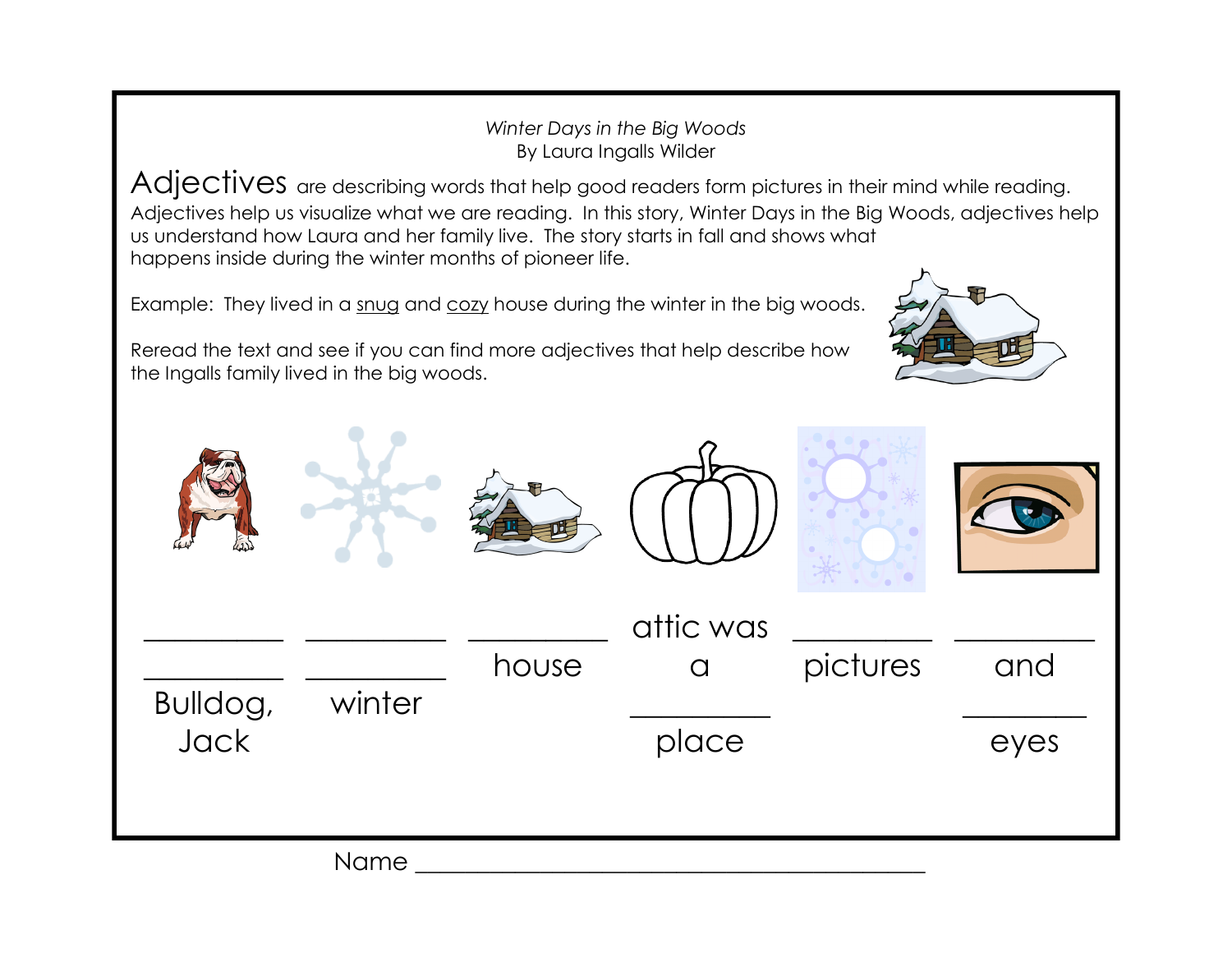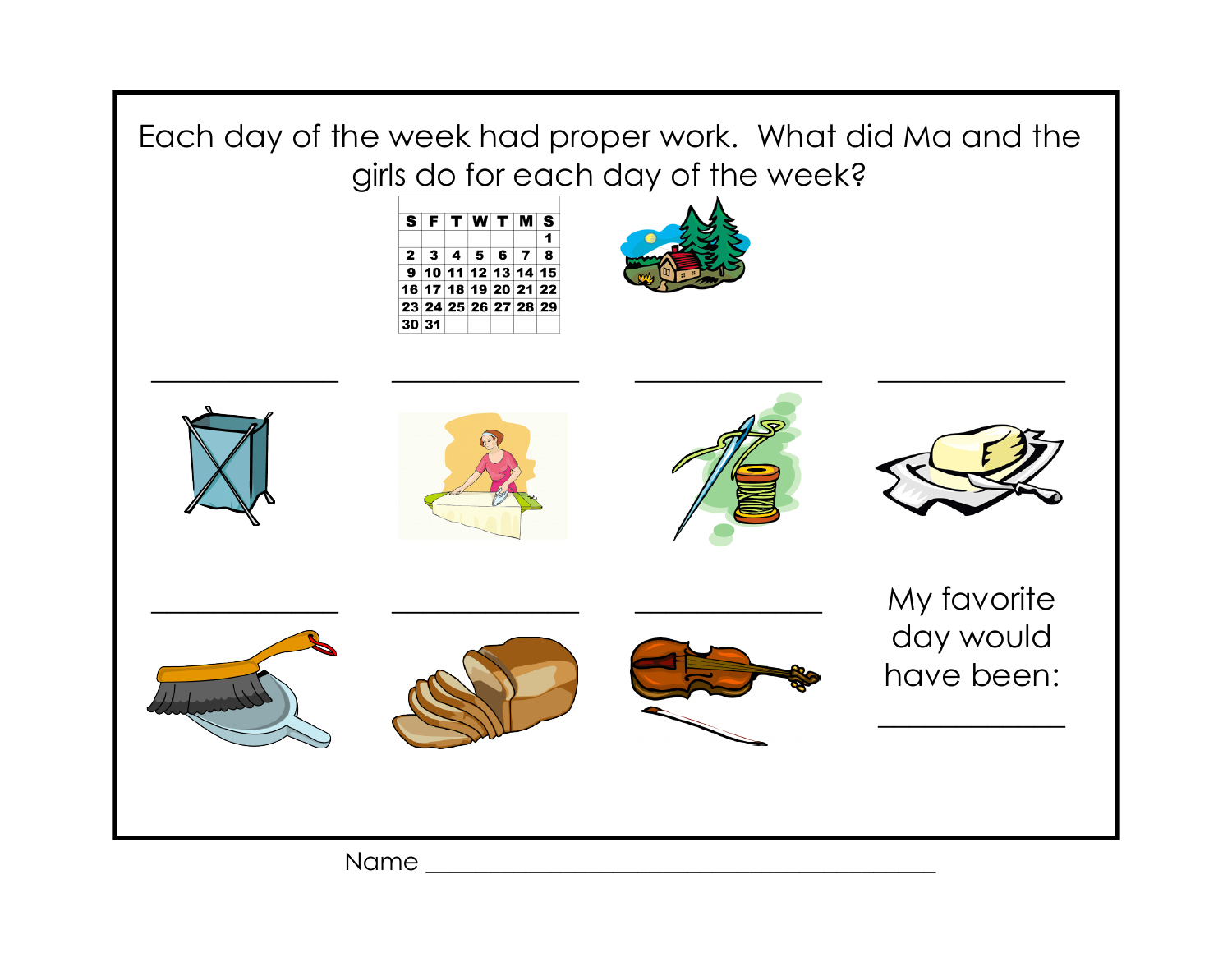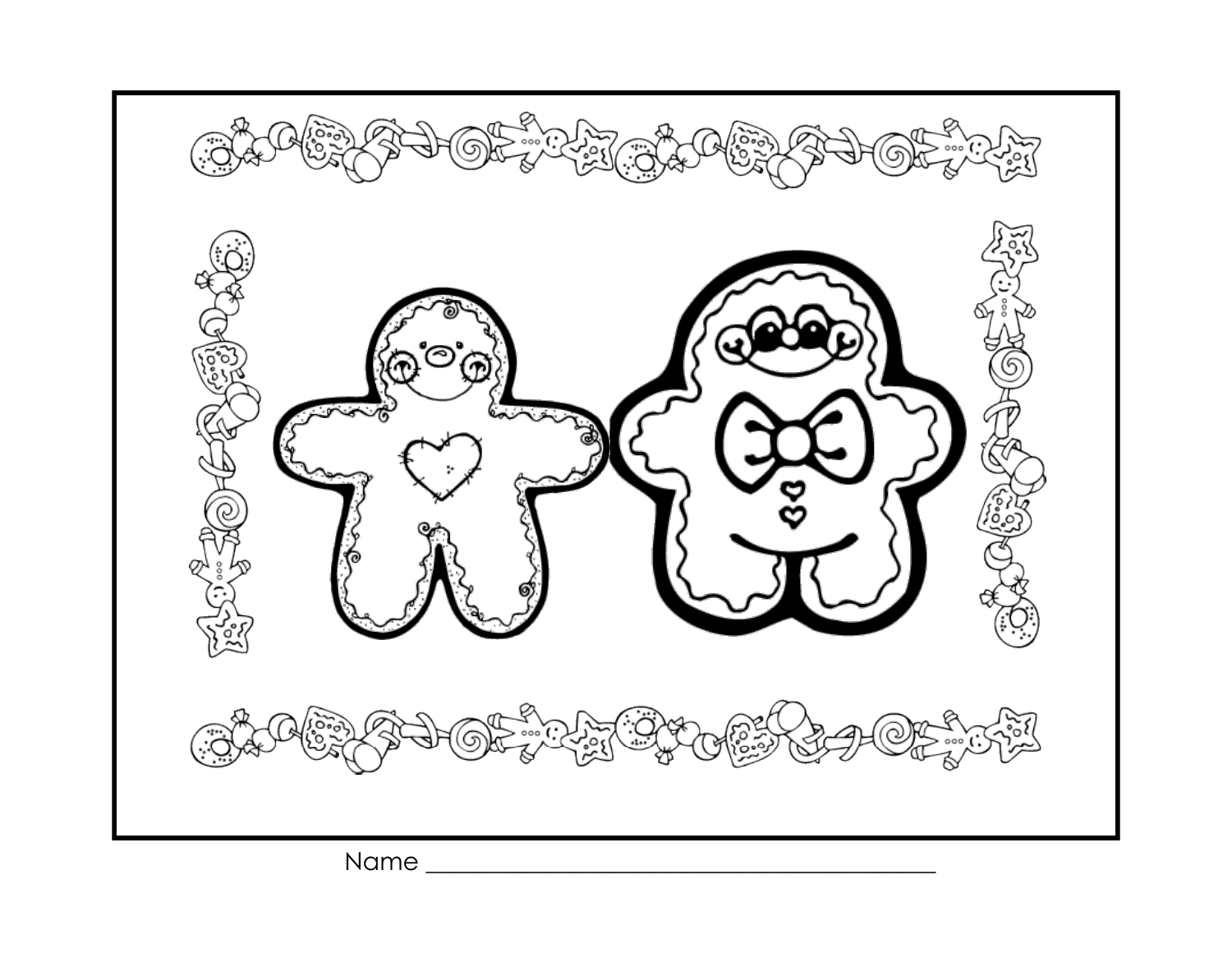## *Winter Days in the Big Woods* By Laura Ingalls Wilder

Adjectives are describing words that help good readers form pictures in their mind while reading. Adjectives help us visualize what we are reading. In this story, Winter Days in the Big Woods, adjectives help us understand how Laura and her family live. The story starts in fall and shows what happens inside during the winter months of pioneer life.

Example: They lived in a snug and cozy house during the winter in the big woods.

Reread the text and see if you can find more adjectives that help describe how the Ingalls family lived in the big woods.



Name

Pages by [Wise Owl Factory,](http://www.thewiseowlfactory.com) [Licensed Graphics](http://www.graphicsfactory.com)